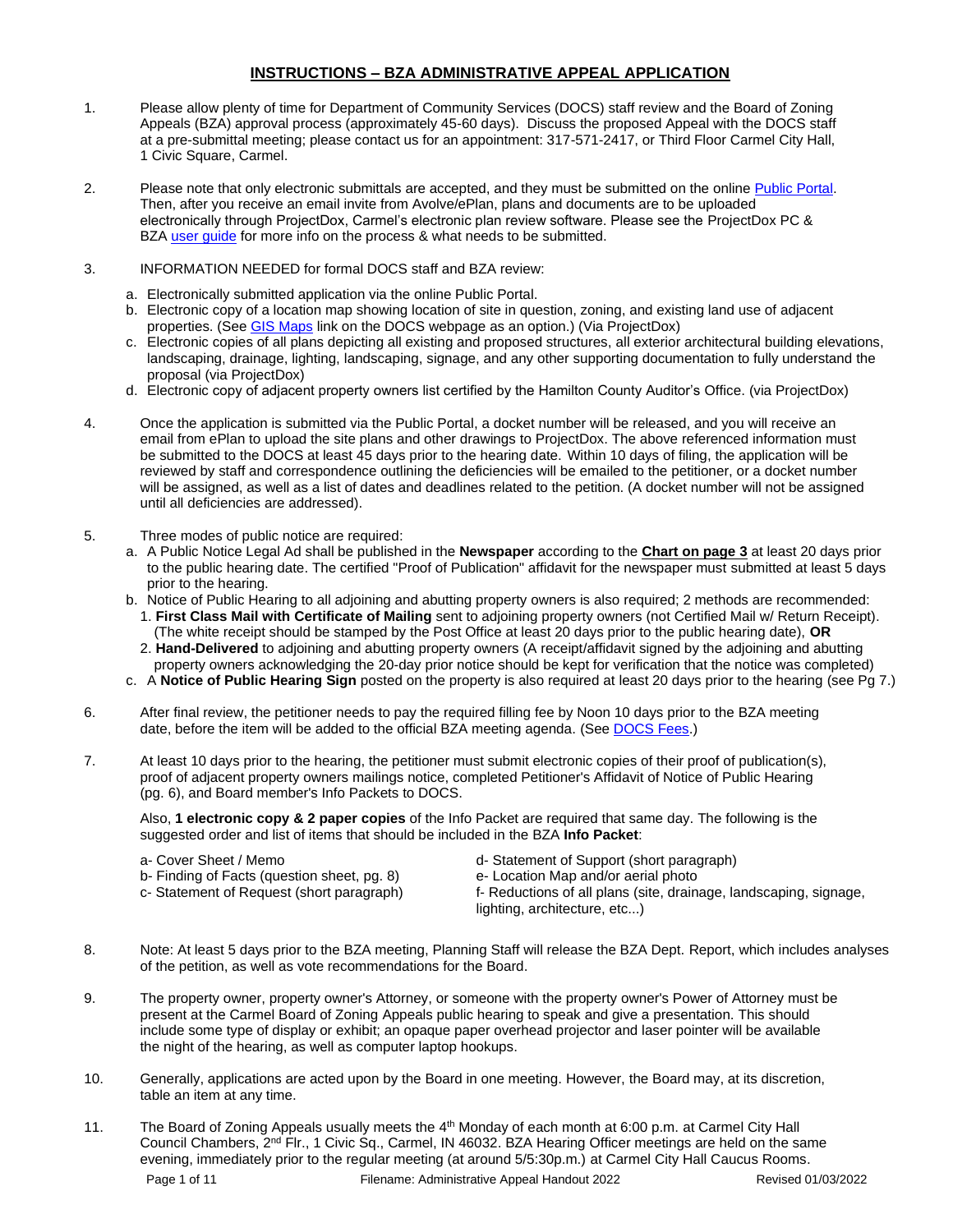## **ADJACENT PROPERTY OWNERS LIST**

(Auditor's Name) \_, Auditor of Hamilton County, Indiana, certify that the attached affidavit is a true and  $I, \_$ listing of the adjoining and adjacent property owners complete concerning Docket No.

# **OWNER**

## **ADDRESS**

|  | <b>EXAMPLE ONLY:</b><br>Formal list request sheet & official list may<br>be acquired from the Hamilton County<br>Real Property Dept. (317-770-4412 or<br>hamiltoncounty.in.gov) Please allow 3 to 5<br>days for Hamilton County to complete<br>your request. |  |
|--|--------------------------------------------------------------------------------------------------------------------------------------------------------------------------------------------------------------------------------------------------------------|--|
|--|--------------------------------------------------------------------------------------------------------------------------------------------------------------------------------------------------------------------------------------------------------------|--|

Auditor of Hamilton County, Indiana

Date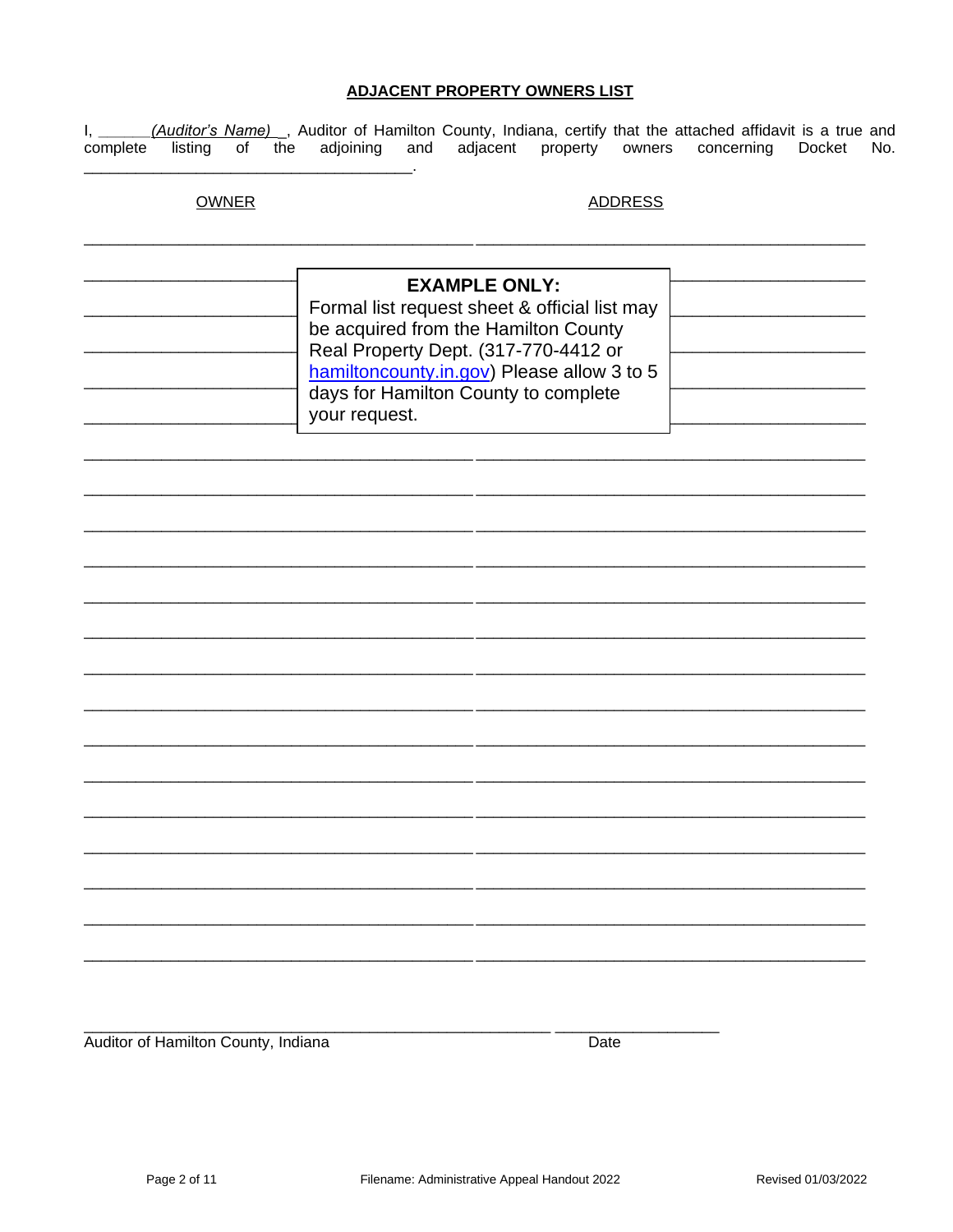## **NOTICE OF PUBLIC HEARING – NEWSPAPER PUBLICATION (LEGAL AD)**

Per Article VI, Section 3 of the BZA Rules of Procedure, a legal notice shall be published in the Current in Carmel newspaper. However, affected areas located within a non-Carmel postal ZIP code (Westfield, Zionsville, Indianapolis) must place a legal notice in the corresponding city's newspaper. Refer to the chart below to find what publications to notify based upon the corresponding ZIP code. **(Please note: subject sites located on the border between a Carmel and a non-Carmel zip code must make legal ad notice to two newspapers – The Current & The Indianapolis Star.)**

| <b>Zip Code</b>                      | <b>Publication</b>       |
|--------------------------------------|--------------------------|
| 46032 or 46033                       | <b>Current in Carmel</b> |
| 46074                                | Current in Westfield     |
| 46077                                | Current in Zionsville    |
| 46240, 46260, 46268, 46280, or 46290 | Indianapolis Star        |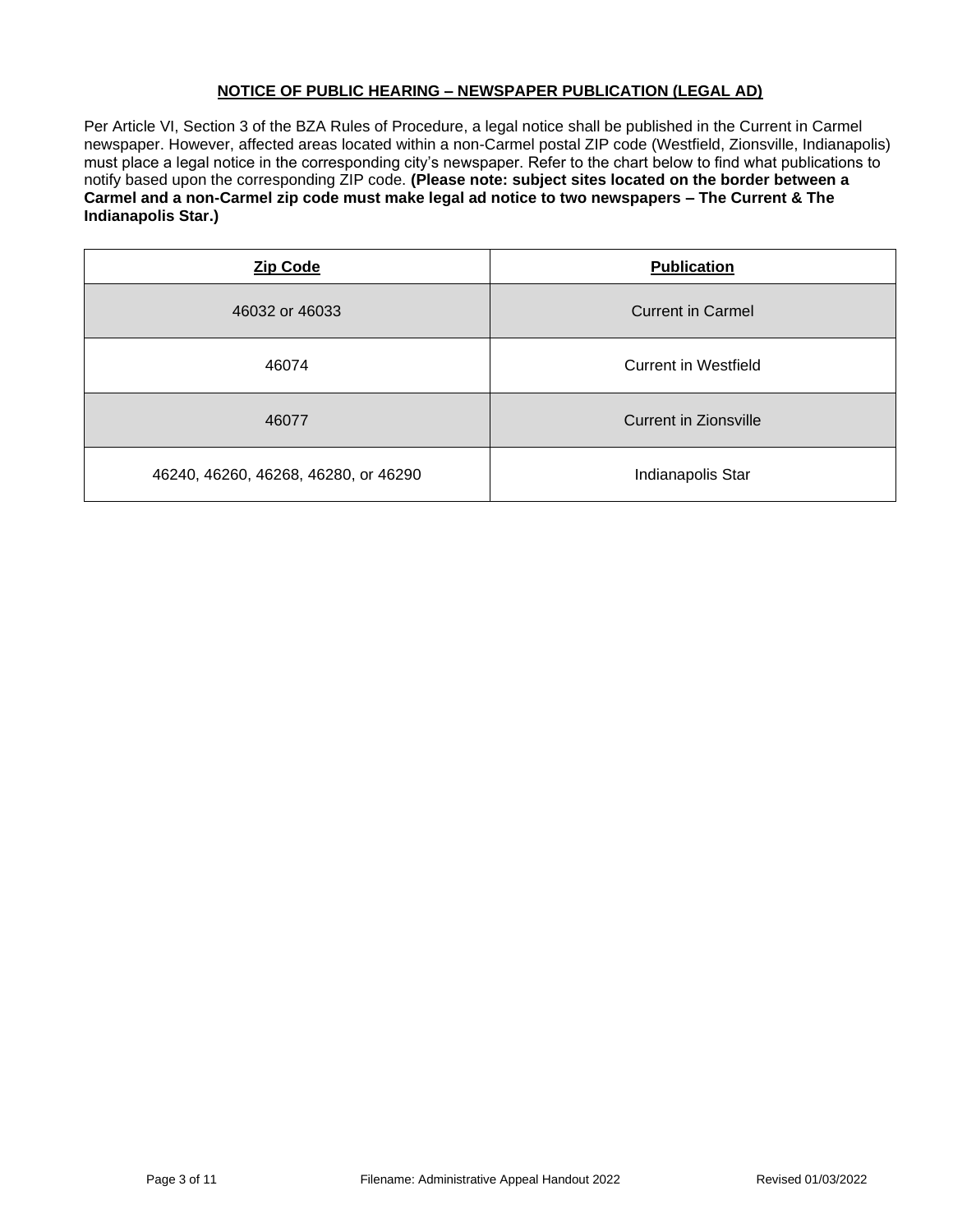#### **AFFIDAVIT**

I, being duly sworn depose and say that the foregoing signatures, statements and answers herein contained and the information herewith submitted are in all respects true and correct to the best of my knowledge and belief. I, the undersigned, authorize the applicant to act on my behalf with regard to this application and subsequent hearings and testimony.

Signed Name (Property Owner, Attorney, or Power of Attorney)

\_\_\_\_\_\_\_\_\_\_\_\_\_\_\_\_\_\_\_\_\_\_\_\_\_\_\_\_\_\_\_\_\_\_\_\_\_\_\_\_\_\_\_\_\_\_\_\_

\_\_\_\_\_\_\_\_\_\_\_\_\_\_\_\_\_\_\_\_\_\_\_\_\_\_\_\_\_\_\_\_\_\_\_\_\_\_\_\_\_\_\_\_\_\_\_\_\_

Printed Name

## STATE OF INDIANA

SS:

The undersigned, having been duly sworn upon oath says that the above information is true and correct and he is informed and believes.

\_\_\_\_\_\_\_\_\_\_\_\_\_\_\_\_\_\_\_\_\_\_\_\_\_\_\_\_\_\_\_\_\_\_\_\_\_\_

|                                                                               |                                                  | (Signature of Petitioner)                                 |
|-------------------------------------------------------------------------------|--------------------------------------------------|-----------------------------------------------------------|
|                                                                               |                                                  | Before me the undersigned, a Notary Public                |
|                                                                               |                                                  |                                                           |
|                                                                               |                                                  |                                                           |
|                                                                               |                                                  |                                                           |
|                                                                               | (Property Owner, Attorney, or Power of Attorney) | and acknowledge the execution of the foregoing instrument |
|                                                                               |                                                  |                                                           |
| day of $\frac{1}{(day)}$ day of $\frac{1}{(month)}$ , 20 $\frac{1}{(year)}$ . |                                                  |                                                           |
|                                                                               |                                                  |                                                           |
| (SEAL)                                                                        |                                                  | Notary Public--Signature                                  |
|                                                                               |                                                  | Notary Public-- Please Print                              |
|                                                                               |                                                  |                                                           |
|                                                                               |                                                  |                                                           |
|                                                                               |                                                  |                                                           |
|                                                                               |                                                  |                                                           |
|                                                                               |                                                  |                                                           |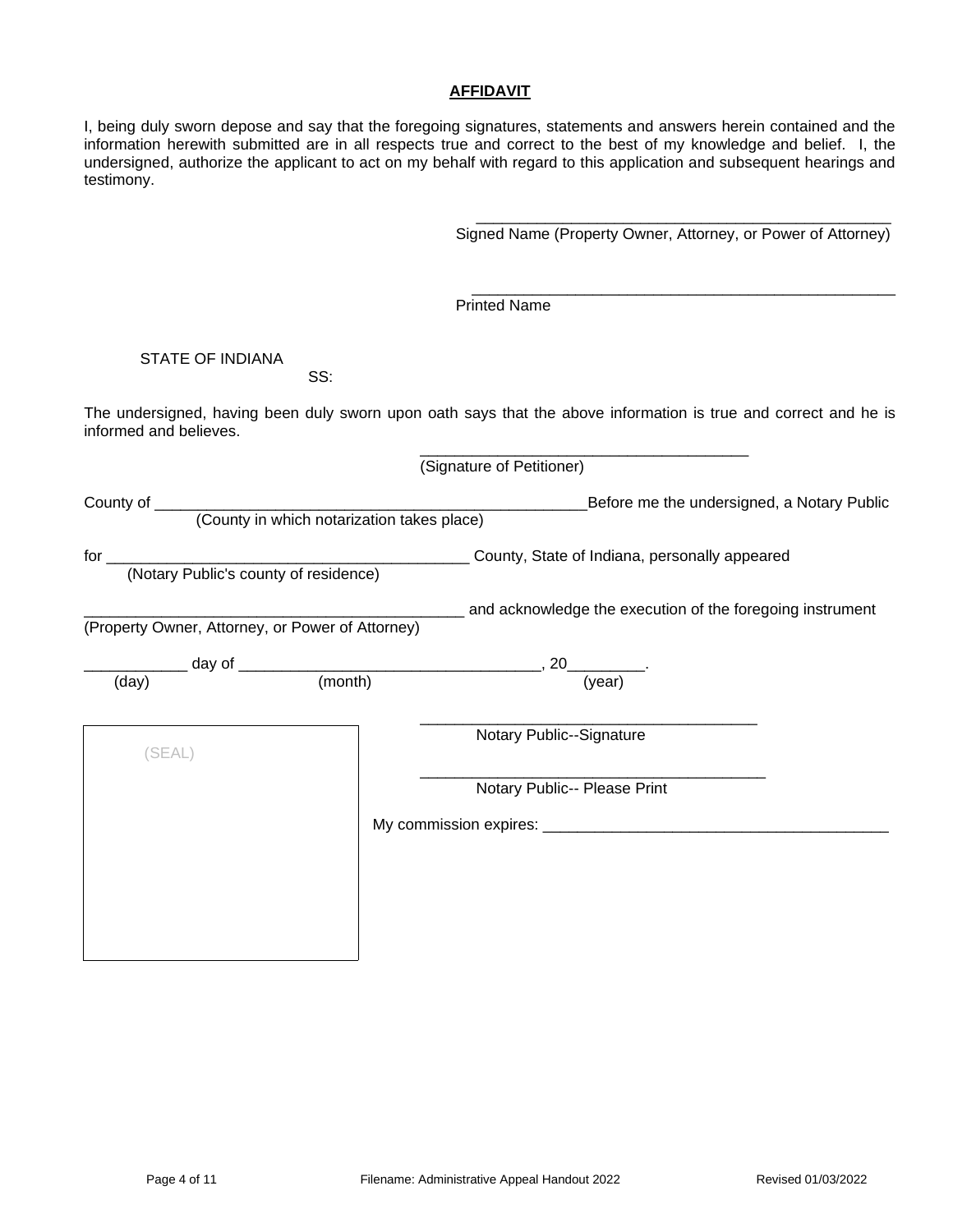# (*Useable template for published and mailed Public Notice)*

## NOTICE OF PUBLIC HEARING BEFORE THE CARMEL BOARD OF ZONING APPEALS

| Docket No. _________________                                                                                                                                                                       |
|----------------------------------------------------------------------------------------------------------------------------------------------------------------------------------------------------|
| Notice is hereby given that the Carmel Board of Zoning Appeals meeting on the ____________ day of                                                                                                  |
| 2 <sup>nd</sup> Flr, Carmel, IN 46032) will hold a Public Hearing upon an Appeal application to:<br>(Explain your request-seeking to appeal)                                                       |
|                                                                                                                                                                                                    |
| With the property being known as <i>(insert address)</i> :                                                                                                                                         |
| The application is identified as Docket No. ___________________________.                                                                                                                           |
| The real estate affected by said application is described as follows: (Insert Legal Description OR Tax ID parcel number(s)                                                                         |
|                                                                                                                                                                                                    |
| The petition may be examined on the City's website, through Public Documents - Laserfiche.                                                                                                         |
| All interested persons desiring to present their views on the above application, either in writing or verbally, will be given an<br>opportunity to be heard at the above-mentioned time and place. |
| <b>PETITIONERS</b>                                                                                                                                                                                 |

(*Note: When mailing out public notices to adjacent property owners, it is recommended that you also include a location map*.)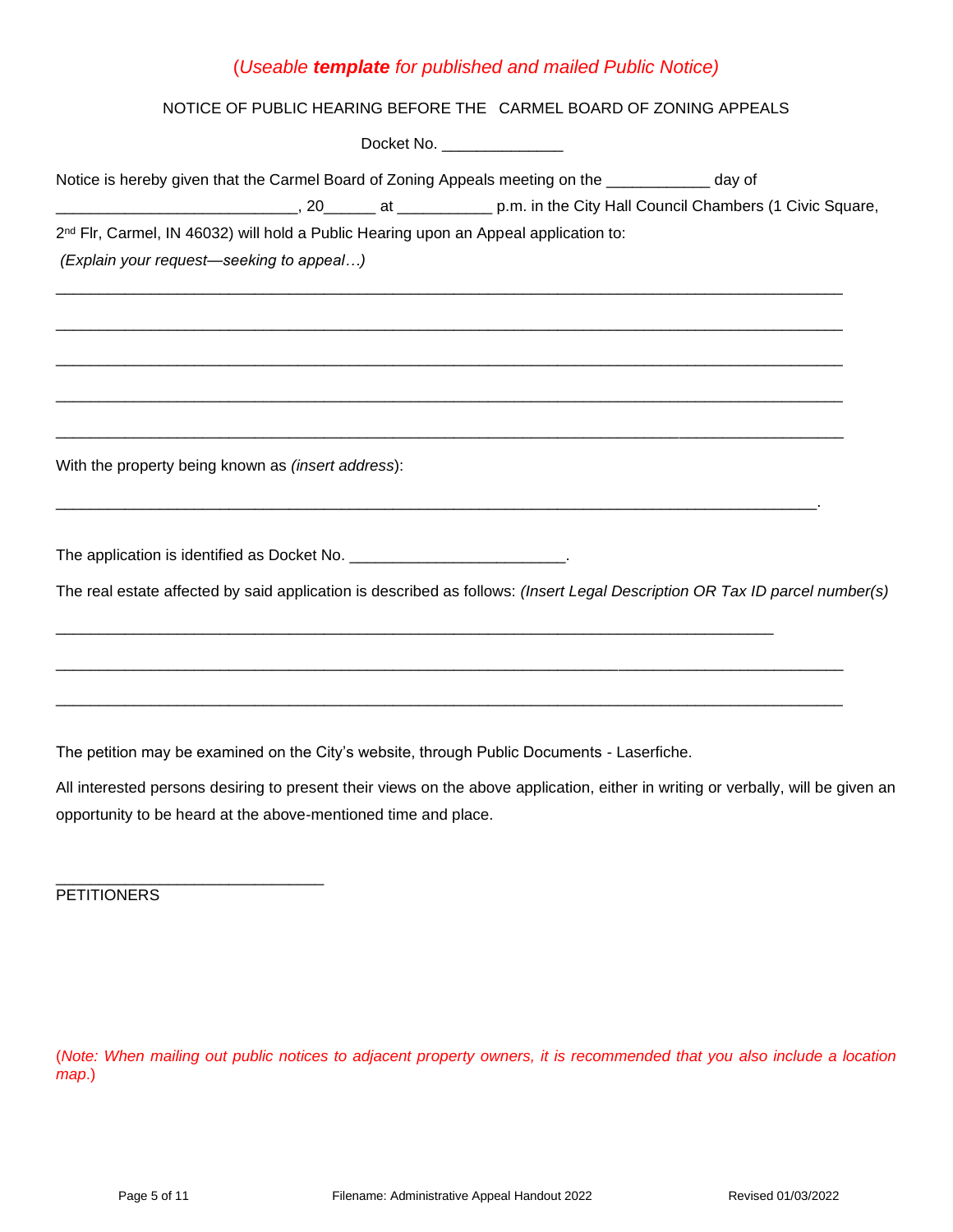### **PETITIONER'S AFFIDAVIT OF NOTICE OF PUBLIC HEARING CARMEL BOARD OF ZONING APPEALS**

|                                                     |                                                                                              | NOTICE OF PUBLIC HEARING BEFORE THE CARMEL BOARD OF ZONING APPEALS CONSIDERING                                           |  |
|-----------------------------------------------------|----------------------------------------------------------------------------------------------|--------------------------------------------------------------------------------------------------------------------------|--|
|                                                     | DOCKET NO. ________________________________, WAS GIVEN AT LEAST 20 DAYS PRIOR TO THE DATE OF |                                                                                                                          |  |
|                                                     |                                                                                              | THE PUBLIC HEARING TO THE BELOW-LISTED ADJOINING AND ABUTTING PROPERTY OWNERS:                                           |  |
| <b>OWNER</b>                                        |                                                                                              | <b>ADDRESS</b>                                                                                                           |  |
|                                                     |                                                                                              |                                                                                                                          |  |
|                                                     |                                                                                              |                                                                                                                          |  |
|                                                     |                                                                                              |                                                                                                                          |  |
|                                                     |                                                                                              |                                                                                                                          |  |
|                                                     |                                                                                              |                                                                                                                          |  |
|                                                     |                                                                                              |                                                                                                                          |  |
| <b>STATE OF INDIANA</b><br>and believes.            | SS:                                                                                          | The undersigned, having been duly sworn upon oath says that the above information is true and correct and he is informed |  |
|                                                     |                                                                                              | (Signature of Petitioner)                                                                                                |  |
|                                                     |                                                                                              |                                                                                                                          |  |
|                                                     | (County in which notarization takes place)                                                   |                                                                                                                          |  |
| for $\_\_$<br>(Notary Public's county of residence) |                                                                                              | <b>County, State of Indiana, personally appeared</b> County, State of Indiana, personally appeared                       |  |
|                                                     |                                                                                              | and acknowledge the execution of the foregoing instrument                                                                |  |
| (Property Owner, Attorney, or Power of Attorney)    |                                                                                              |                                                                                                                          |  |
|                                                     |                                                                                              |                                                                                                                          |  |
|                                                     |                                                                                              | this $\frac{1}{(day)}$ day of $\frac{1}{(month)}$ , 20 $\frac{1}{(year)}$                                                |  |
|                                                     |                                                                                              |                                                                                                                          |  |
| (SEAL)                                              |                                                                                              | Notary Public--Signature                                                                                                 |  |
|                                                     |                                                                                              | Notary Public--Please Print                                                                                              |  |
|                                                     |                                                                                              |                                                                                                                          |  |
|                                                     |                                                                                              |                                                                                                                          |  |
|                                                     |                                                                                              |                                                                                                                          |  |
|                                                     |                                                                                              |                                                                                                                          |  |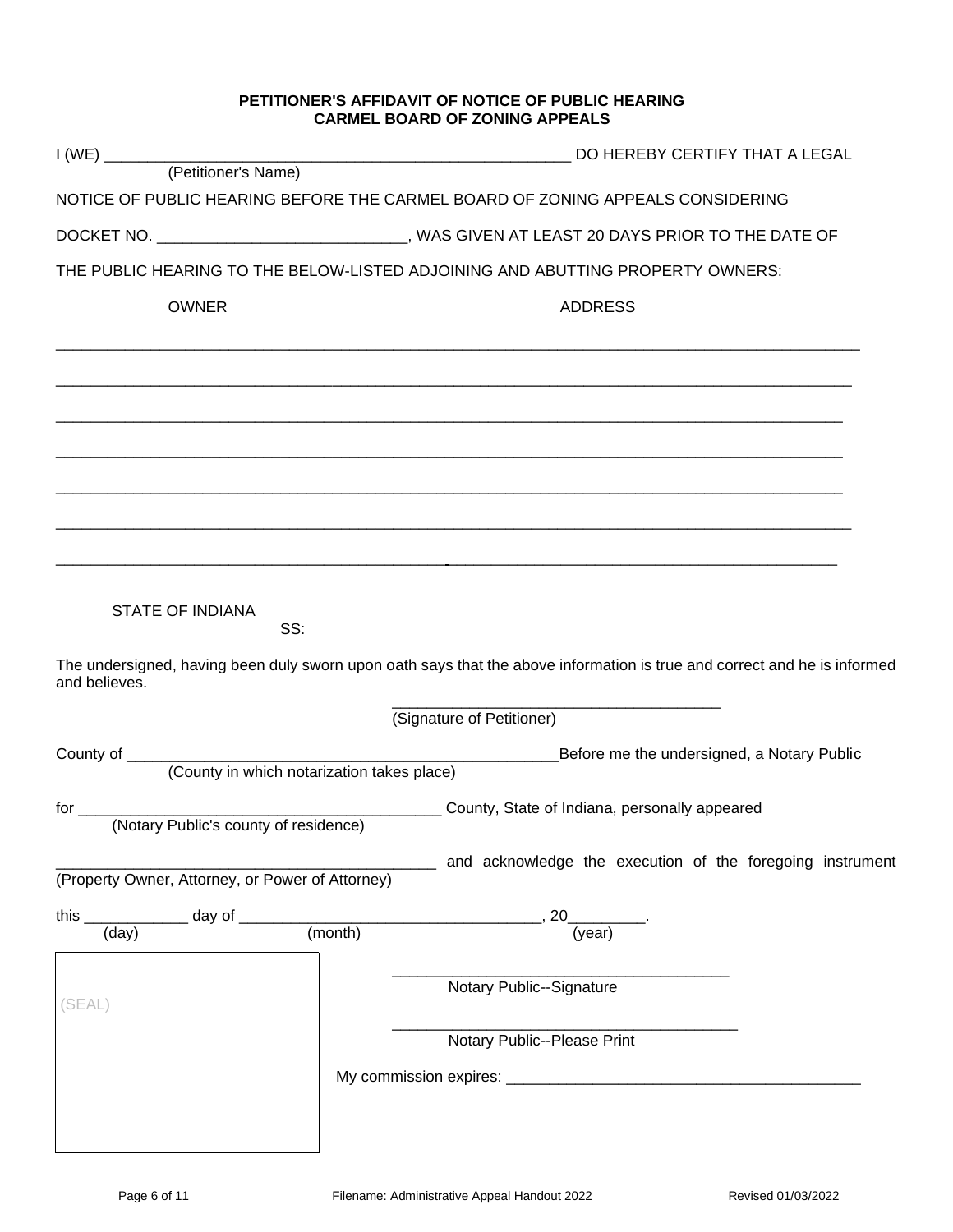# **BZA Public Notice Sign Procedure & Affidavit**

## **Procedure:**

The petitioner shall incur the cost of the purchasing, placing, and removing the sign. The sign must be placed in a highly visible and legible location from the road on the property that is involved with the public hearing.

The public notice sign shall meet the following requirements:

- 1. Must be placed on the subject property no less than 20 days prior to the public hearing date.<br>2. Sign must follow the sign design requirements:
	- Sign must follow the sign design requirements:
		- Must be  $24" \times 36"$  vertical
			- Must be double sided
			- Must be composed of weather resistant material, such as corrugated plastic or laminated poster board
			- Must be mounted in a heavy-duty metal frame
- 3. The sign must contain the following:
	- 12" x 24" PMS 1805 Red box with white text  $\frac{36}{1}$   $\frac{1}{\sqrt{(\text{Application Type})}}$  at the top
	- White background with black text below.
	- Text used in example to the right, with Application Type, Date\*, and Time of subject public hearing
	- date format. *Example: "Mon., Jan. 23"*
- 4. The sign must be removed within 72 hours of public hearing conclusion



I (We) do hereby certify that placement of the public notice sign to

consider Docket No. \_\_\_\_\_\_\_\_\_\_\_\_\_\_\_\_\_\_\_\_\_\_\_\_ was placed on the subject property at least 20 days prior to the

date of the public hearing, at the address listed below:

STATE OF INDIANA, COUNTY OF **FILLIPT** (SS:

The undersigned, having been duly sworn, upon oath says that the above information is true and correct as he is informed and believes.

(Signature of Petitioner)

Subscribed and sworn to before me this day of  $\sim$ , 20  $\sim$ .

Notary Public, Signed Name: \_\_\_\_\_\_\_\_\_\_\_\_\_\_\_\_\_\_\_\_\_\_\_\_\_\_\_\_\_\_\_

Notary Public, Printed Name: \_\_\_\_\_\_\_\_\_\_\_\_\_\_\_\_\_\_\_\_\_\_\_\_\_\_\_\_\_\_\_

My Commission Expires: .

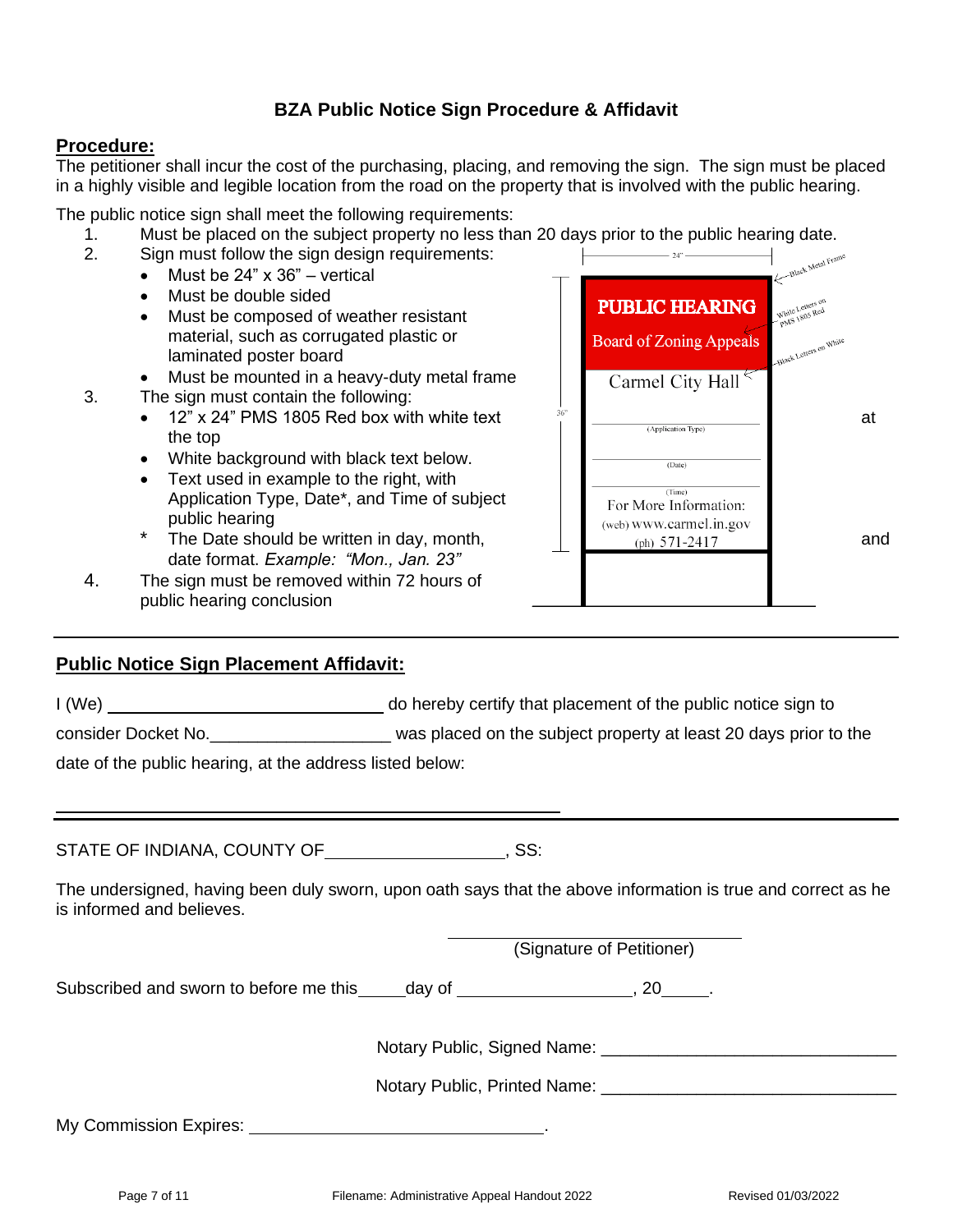#### **FINDINGS OF FACT SHEET – ADMINISTRATIVE APPEAL CARMEL BOARD OF ZONING APPEALS, CARMEL, INDIANA**

*(Petitioner, fill out 1st two blanks and 1-6)*

|    | Docket No.:                                                                                                                                                                                                                                                  |
|----|--------------------------------------------------------------------------------------------------------------------------------------------------------------------------------------------------------------------------------------------------------------|
|    | Petitioner:                                                                                                                                                                                                                                                  |
| 1. | The Petitioner has (has not) properly followed the Appeals Procedures outlined in Unified Development Ordinance<br>Section 9.01, et seq. except as follows:                                                                                                  |
| 2. | Nature of action appealed from:                                                                                                                                                                                                                              |
|    |                                                                                                                                                                                                                                                              |
|    | Date of Agency Decision: District of Agency Decision:                                                                                                                                                                                                        |
| 3. | Attached copy of Ordinance or materials which is subject of Appeal as Petitioner because:                                                                                                                                                                    |
| 4. | The written materials submitted to the Board does support the Petitioner because:                                                                                                                                                                            |
| 5. | The Agency, Official, Board or Zoning District boundary should be affirmed.                                                                                                                                                                                  |
| 6. | The work on the premises upon which appeal has been filed shall not be stayed because:                                                                                                                                                                       |
|    | <b>DECISION</b>                                                                                                                                                                                                                                              |
|    | IT IS THEREFORE the decision of the Carmel Board of Zoning Appeals that Administrative Appeal Docket No.<br>is granted, subject to any conditions stated in the minutes of this Board, which are incorporated<br>herein by reference and made a part hereof. |
|    |                                                                                                                                                                                                                                                              |
|    | CHAIRPERSON, Carmel Board of Zoning Appeals                                                                                                                                                                                                                  |
|    | SECRETARY, Carmel Board of Zoning Appeals                                                                                                                                                                                                                    |

*Conditions of approval of the Board, if any, are listed on the Letter of Grant.*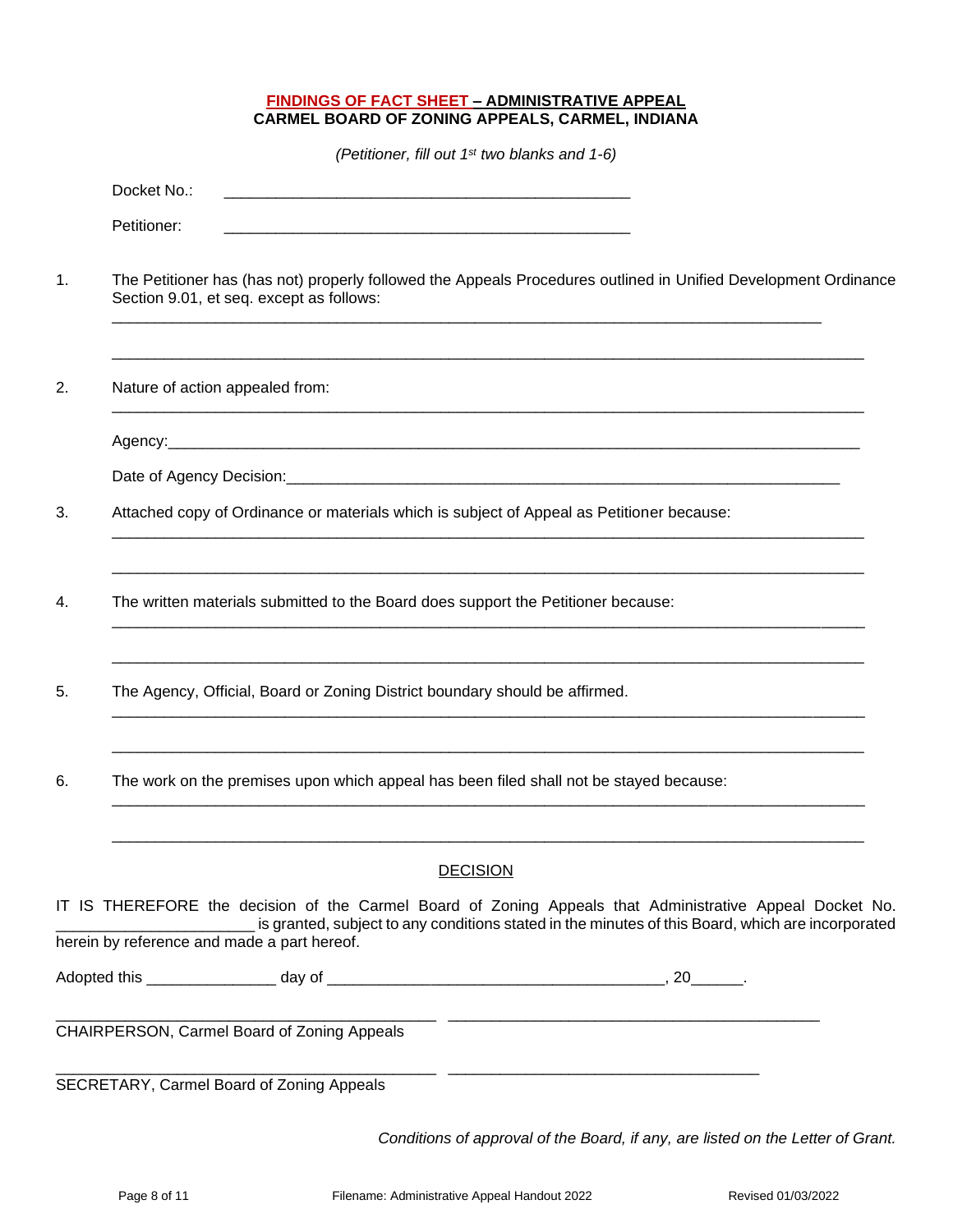**\*This is a PDF version of the application. The official application should be created and submitted online via the Public Portal:<https://cw.carmel.in.gov/PublicAccess/template/Login.aspx> \***

## **ADMINISTRATIVE APPEAL APPLICATION**

|    | Filing Fee: \$187                                                                                                                                                                                                                    |  |
|----|--------------------------------------------------------------------------------------------------------------------------------------------------------------------------------------------------------------------------------------|--|
|    | <b>Office Use Only</b>                                                                                                                                                                                                               |  |
|    |                                                                                                                                                                                                                                      |  |
| 1) | Applicant: Applicant: Applicant: Applicant: Applicant: Applicant: Applicant: Applicant: Applicant: Applicant: Applicant: Applicant: Applicant: Applicant: Applicant: Applicant: Applicant: Applicant: Applicant: Applicant: Ap       |  |
|    | Address: Address: Address: Address: Address: Address: Address: Address: Address: Address: Address: Address: Address: Address: Address: Address: Address: Address: Address: Address: Address: Address: Address: Address: Addres       |  |
| 2) |                                                                                                                                                                                                                                      |  |
|    |                                                                                                                                                                                                                                      |  |
|    |                                                                                                                                                                                                                                      |  |
|    |                                                                                                                                                                                                                                      |  |
|    |                                                                                                                                                                                                                                      |  |
|    | ProjectDox Contact Person: Contact Determination of the Contract Determination of the Contract Determination of the Contract Determination of the Contract Determination of the Contract Determination of the Contract Determi       |  |
|    |                                                                                                                                                                                                                                      |  |
| 3) | Applicant's Status: (Check the appropriate response)                                                                                                                                                                                 |  |
|    | (a) The applicant's name is on the deed to the property                                                                                                                                                                              |  |
|    | (b) The applicant is the contract purchaser of the property                                                                                                                                                                          |  |
|    | $\overline{a}$ (c) Other:                                                                                                                                                                                                            |  |
| 4) | If Item 3) (c) is checked, please complete the following:                                                                                                                                                                            |  |
|    |                                                                                                                                                                                                                                      |  |
|    |                                                                                                                                                                                                                                      |  |
| 5) | Record of Ownership:                                                                                                                                                                                                                 |  |
|    | Deed Book No./Instrument No. <b>Container and Container and Container and Container and Container and Container</b>                                                                                                                  |  |
|    |                                                                                                                                                                                                                                      |  |
| 6) | Common address of the property involved:<br><u>Common address of the property involved:</u>                                                                                                                                          |  |
|    | Legal description: <u>contract and contract and contract and contract and contract and contract and contract and contract and contract and contract and contract and contract and contract and contract and contract and contrac</u> |  |
|    | Tax Map Parcel No.: 1990 Mo.: 2008 Map Parcel No.: 2008 Map Parcel No.: 2008 Map Parcel No.: 2008 Map Parcel No                                                                                                                      |  |
|    |                                                                                                                                                                                                                                      |  |

7) State explanation of requested Appeal: (State what you want to do and cite the section number(s) of the Unified Development Ordinance which applies and/or creates the need for this appeal).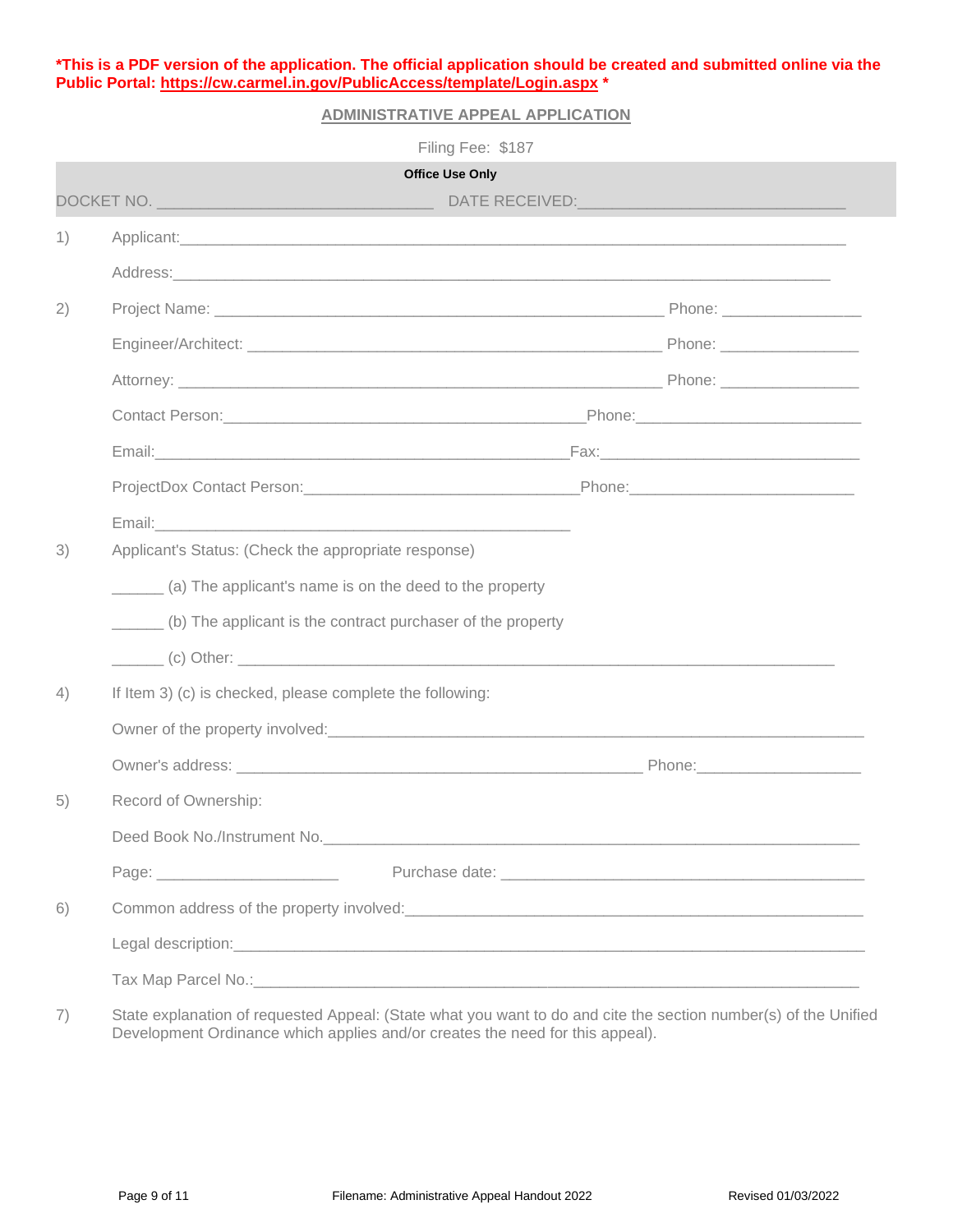8) State reasons supporting the Appeal: (Also, complete the attached question sheet entitled "Findings of Fact-Appeal").

| 9)   | Present zoning classification of the property:                                                                                                                                                                                                                                                                                                                                                                                                                                                                                                                              |       |  |
|------|-----------------------------------------------------------------------------------------------------------------------------------------------------------------------------------------------------------------------------------------------------------------------------------------------------------------------------------------------------------------------------------------------------------------------------------------------------------------------------------------------------------------------------------------------------------------------------|-------|--|
| 9a)  |                                                                                                                                                                                                                                                                                                                                                                                                                                                                                                                                                                             |       |  |
| 10)  | Present use of the property: example and the property:                                                                                                                                                                                                                                                                                                                                                                                                                                                                                                                      |       |  |
| 11)  |                                                                                                                                                                                                                                                                                                                                                                                                                                                                                                                                                                             | acres |  |
| 12)  |                                                                                                                                                                                                                                                                                                                                                                                                                                                                                                                                                                             |       |  |
|      |                                                                                                                                                                                                                                                                                                                                                                                                                                                                                                                                                                             |       |  |
| 13)  | Is the property: Owner occupied __________ Renter occupied ____________ Other ______________________                                                                                                                                                                                                                                                                                                                                                                                                                                                                        |       |  |
| (14) | Are there any restrictions, laws, covenants, variances, special uses, or appeals filed in connection with this<br>property that would relate or affect its use for the specific purpose of this application? If yes, give date and<br>docket number, decision rendered and pertinent explanation.                                                                                                                                                                                                                                                                           |       |  |
| 15)  | Has work for which this application is being filed already started? If answer is yes, give details:                                                                                                                                                                                                                                                                                                                                                                                                                                                                         |       |  |
| 16)  | If proposed appeal is granted, when will the work commence?                                                                                                                                                                                                                                                                                                                                                                                                                                                                                                                 |       |  |
| 17)  | If the proposed appeal is granted, who will operate and/or use the proposed improvement for which this<br>application has been filed?                                                                                                                                                                                                                                                                                                                                                                                                                                       |       |  |
|      | NOTE: Three modes of public notice are required.<br>LEGAL NOTICE shall be published in the NEWSPAPER according to the Chart on page 5 a MANDATORY<br>twenty (20) days prior to the public hearing date. The certified "Proof of Publication" affidavit for the newspaper must<br>be available for inspection by the night of the hearing.<br>records and the contract of the contract of the contract of the contract of the contract of the contract of the contract of the contract of the contract of the contract of the contract of the contract of the contract of th |       |  |

LEGAL NOTICE to all adjoining and abutting property owners is also MANDATORY; two methods are recommended:

1) **FIRST CLASS MAIL with CERTIFICATE OF MAILING** sent to adjoining property owners. (The white receipt should be stamped by the Post Office at least 20 days prior to the public hearing date), **OR**

2) **HAND DELIVERED** to adjoining and abutting property owners (A receipt signed by the adjoining and abutting property owner acknowledging the 20 day prior notice should be kept for verification that the notice was completed)

LEGAL NOTICE via a Notice of Public Hearing **SIGN** posted on the property is also required (see Pg 9.) (THE BURDEN OF PROOF FOR ALL NOTICES IS THE RESPONSIBILITY OF THE APPLICANT)

The applicant understands that docket numbers will not be assigned until all supporting information has been submitted to the Department of Community Services.

Applicant Signature: \_

*The applicant certifies by signing this application that he/she has been advised that all representations of the Department of Community Services are advisory only and that the applicant should rely on appropriate Unified Development Ordinance and/or the legal advice of his/her attorney.*